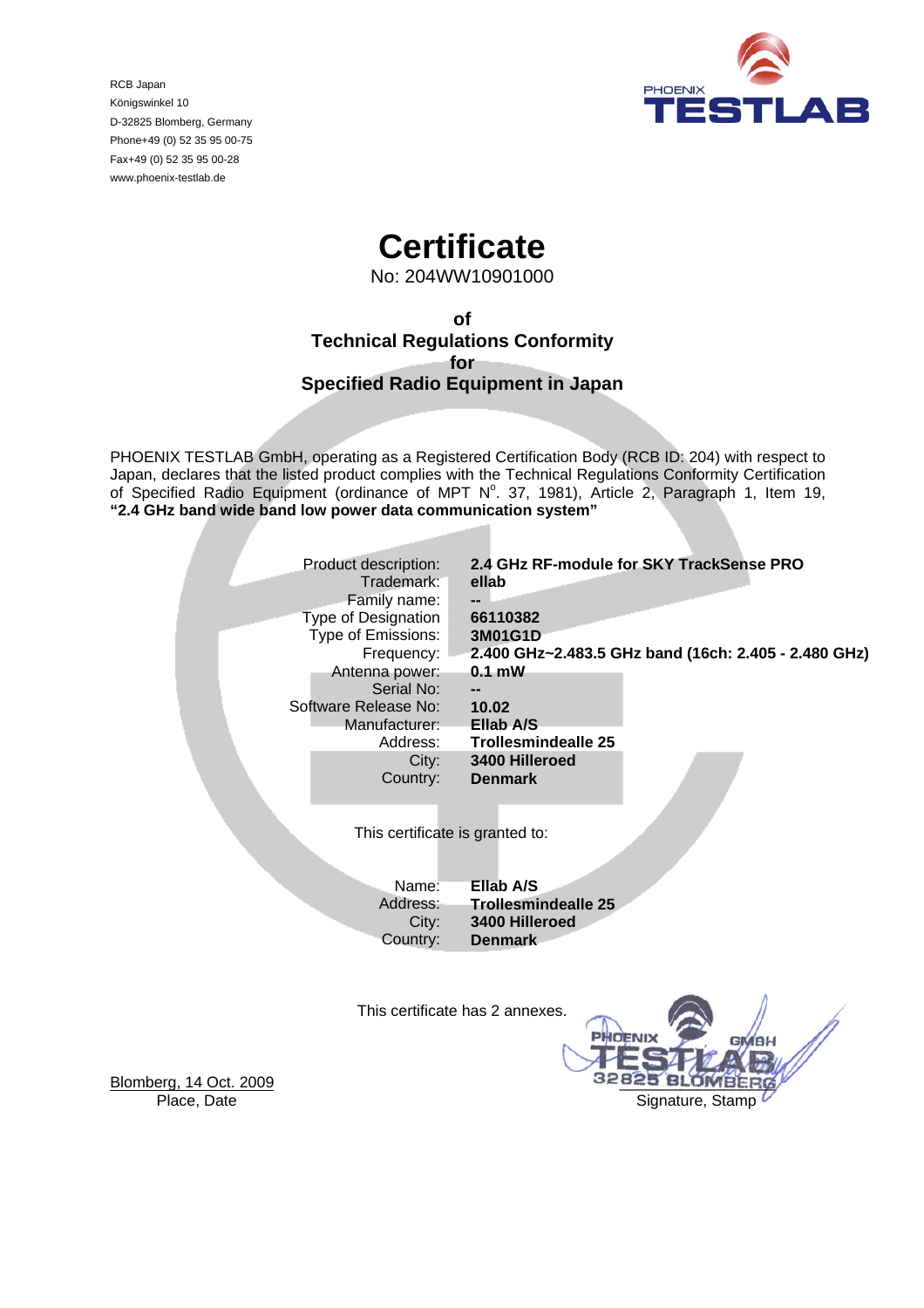

- The validity of this certificate is limited to products, which are equal to the one examined in the typeexamination.
- When the manufacturer (or holder of this certificate) is placing the product on the Japanese market, the product must be affixed with the following Specified Radio Equipment marking:



### **Remarks and observations:**

*The following conditions are applicable:* 

- A chip antenna, Würth Electronik, WE-MCA, with a maximum gain of 3 dBi for 2.4 GHz

## **Documentation lodged for the type examination:**

### *Testreports:*

- Phoenix Testlab: F092398E1, 12 Oct. 2009

### *Product documentation*:

- Block Diagram
- Bill of Materials
- Photos
- User Manual
- Circuit Diagram
- Placement Drawings
- Antenna Specifications

### **Technical standards and specifications**

*The product complies with:* 

Ordinance Regulating Radio Equipment

- Chapter I, General Provisions
- Chapter II, Transmitting Equipment
- Chapter III, Receiving Equipment
- Chapter IV, Article 49.20

### **Technical features and characteristics:**

*The product includes the following features and characteristics:* 

- Operating frequency range: 2.405 2.480 GHz (16 Channels, separated 5 MHz)
- Maximum antenna gain: 3 dBi
- Modulation method(s): DSSS